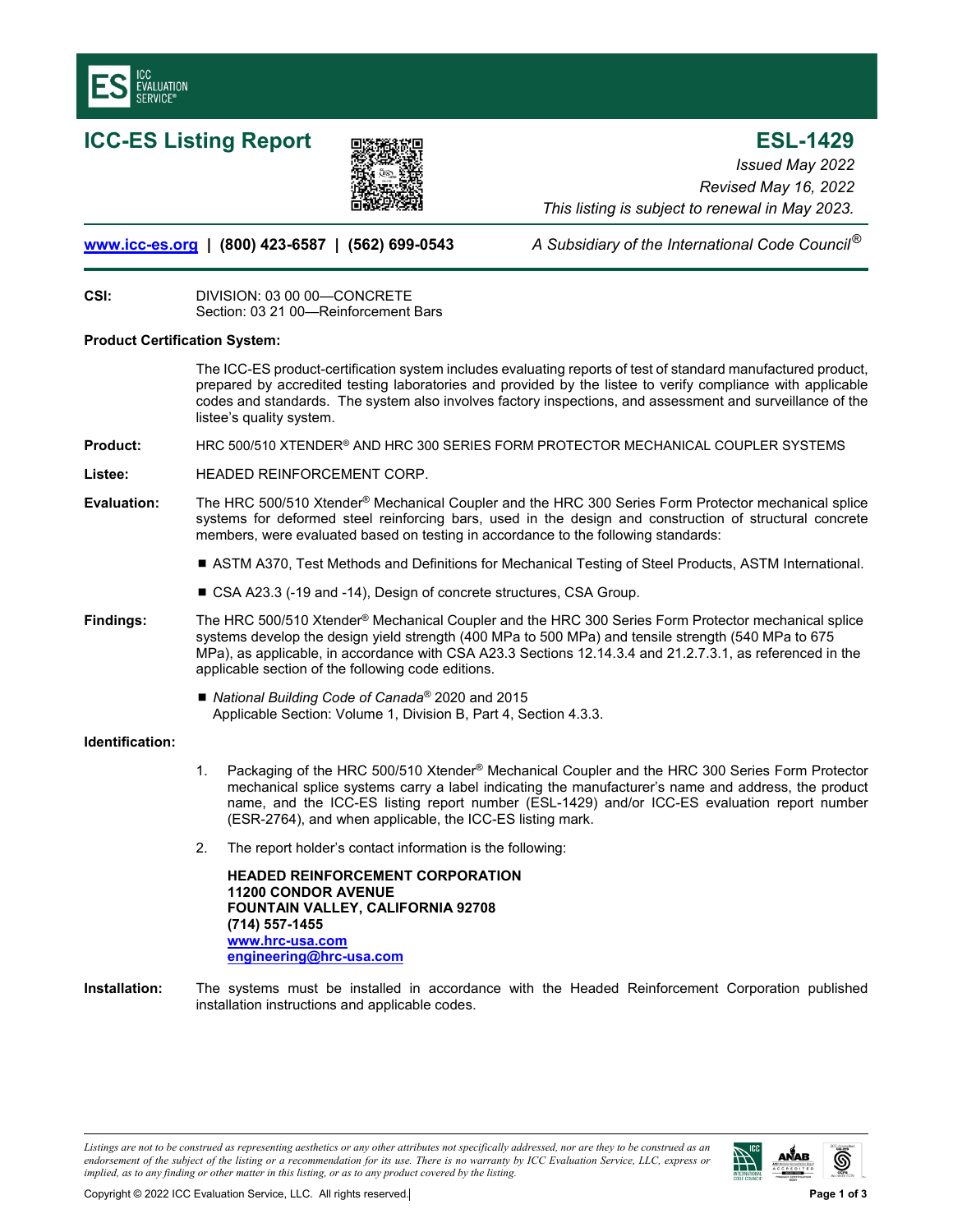### **Description of products:**

The HRC 500/510 Xtender® Mechanical Coupler system consists of an HRC 500 threaded male coupler component, an HRC 510 threaded female coupler component and two steel reinforcing bars that are prepared with headed upset ends. See Table 1 for equivalent sizing for Canadian steel reinforcing bars. See Table 2 and Figure 1 for dimensions and typical assembly.

 HRC 500/510 is a positional coupler, allowing pre-bent and pre-tied reinforcing bars to be installed without rotating the reinforcing steel. The coupler is used to mechanically butt-splice No. 4 through No. 11 and No. 14 steel reinforcing bars.

 The HRC 300 Series Form Protector system consists of an HRC 300 threaded female coupler component and two steel reinforcing bars that are prepared with HRC 300 threaded ends. See Table 1 for equivalent sizing for Canadian steel reinforcing bars. See Table 3 and Figure 2 for dimensions and a typical assembly.

#### **Conditions of listing:**

- 1. The listing report addresses only conformance with the standards and code sections noted above.
- 2. Approval of the product's use is the sole responsibility of the local code official.
- 3. The listing report applies only to the materials tested and as submitted for review by ICC-ES.
- 4. The HRC 500/510 Xtender<sup>®</sup> Mechanical Coupler and the HRC 300 Series Form Protector mechanical splice systems are manufactured under a quality control program with inspections by ICC-ES.

| HRC 500/510 Reinforcement Bar Size Designation |                      | HRC 300 Reinforcement Bar Size Designation |                      |  |  |
|------------------------------------------------|----------------------|--------------------------------------------|----------------------|--|--|
| U.S. units (ASTM & ACI 318)                    | Canadian (CSA A23.3) | U.S. units (ASTM & ACI 318)                | Canadian (CSA A23.3) |  |  |
| #4                                             | 10M                  | #4                                         | 10M                  |  |  |
| #5                                             | 15M                  | #5                                         | 15M                  |  |  |
| #6                                             | 20M                  | #6                                         | 20M                  |  |  |
| #7                                             |                      | #7                                         |                      |  |  |
| #8                                             | 25M                  | #8                                         | 25M                  |  |  |
| #10                                            | 30M                  |                                            |                      |  |  |
| #11                                            | 35M                  |                                            |                      |  |  |
| #14                                            | 45M                  |                                            |                      |  |  |

#### **TABLE 1—EQUIVALENT BAR SIZE DESIGNATIONS AND AVAILABILITY**

| <b>TABLE 2-DIMENSIONS OF HRC 500/510 COUPLERS</b> |      |      |      |      |       |       |       |       |       |
|---------------------------------------------------|------|------|------|------|-------|-------|-------|-------|-------|
| <b>Bar size</b>                                   | #4   | #5   | #6   | #    | #8    | #9    | #10   | #1٬   | #14   |
| A - Coupler OD [in]                               | .375 | .500 | .625 | .875 | 2.125 | 2.375 | 2.625 | 2.875 | 3.500 |

| <b>Bar size</b>               | 10M    | 15M    | 20M    | 25M    | 30M    | 35M     | 45M     |
|-------------------------------|--------|--------|--------|--------|--------|---------|---------|
| A - Coupler OD [mm]           | 34.925 | 38.100 | 41.275 | 53.975 | 66.675 | 73.025  | 88.900  |
| <b>B</b> -Typical Length [mm] | 50.800 | 54.102 | 60.452 | 79.502 | 95.250 | 107.950 | 130.302 |

**B -Typical Length [in]** | 2.00 | 2.13 | 2.38 | 2.88 | 3.13 | 3.50 | 3.75 | 4.25 | 5.13

For **SI:** 1 inch = 25.4 mm, 1 in<sup>2</sup> = 645 mm<sup>2</sup>.



**COUPLER CROSS SECTION** 





**FIGURE 1—500/510 SERIES COUPLERS**